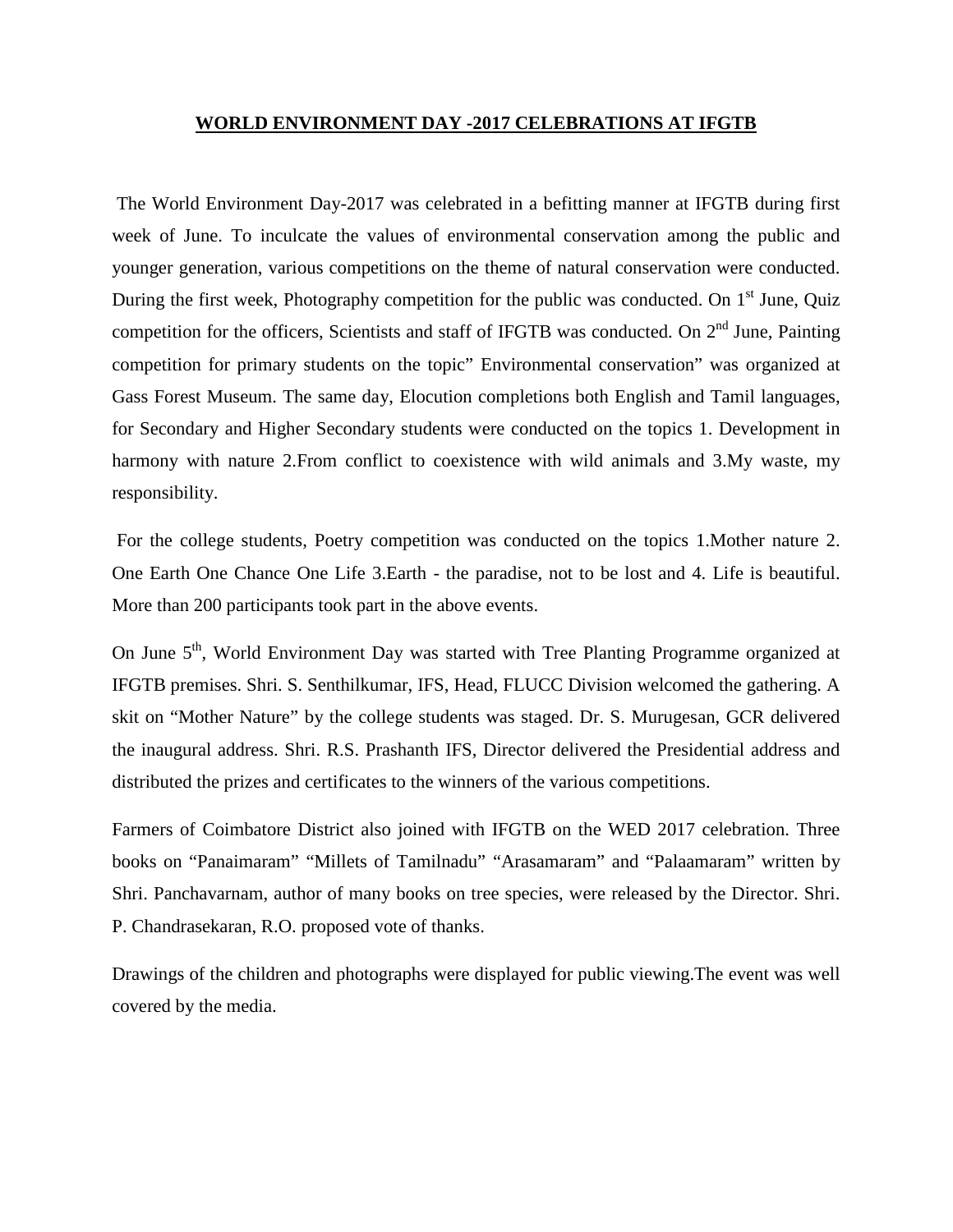

## Tree Planting



Participants of Painting Competition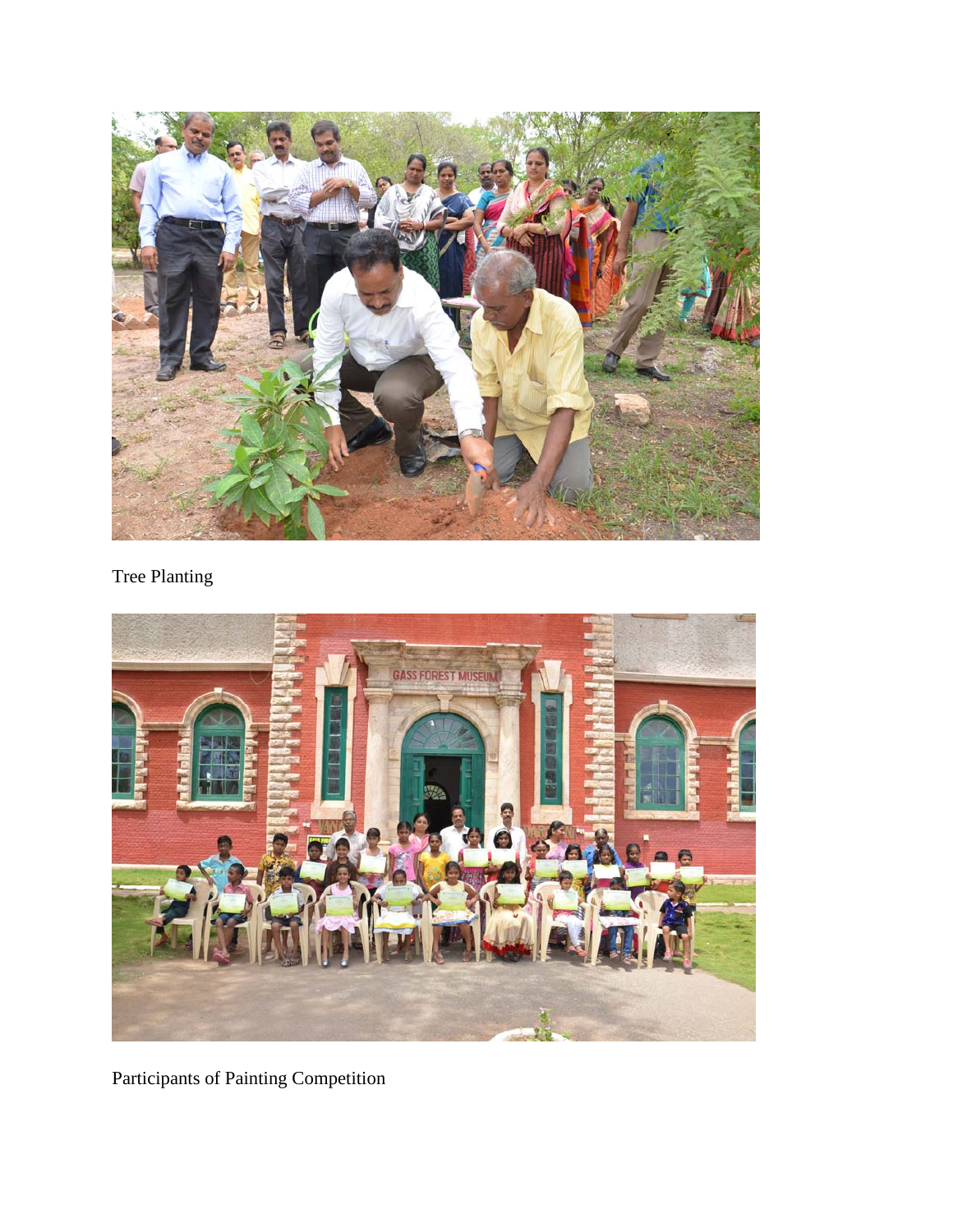

## Painting Competition



Quiz competition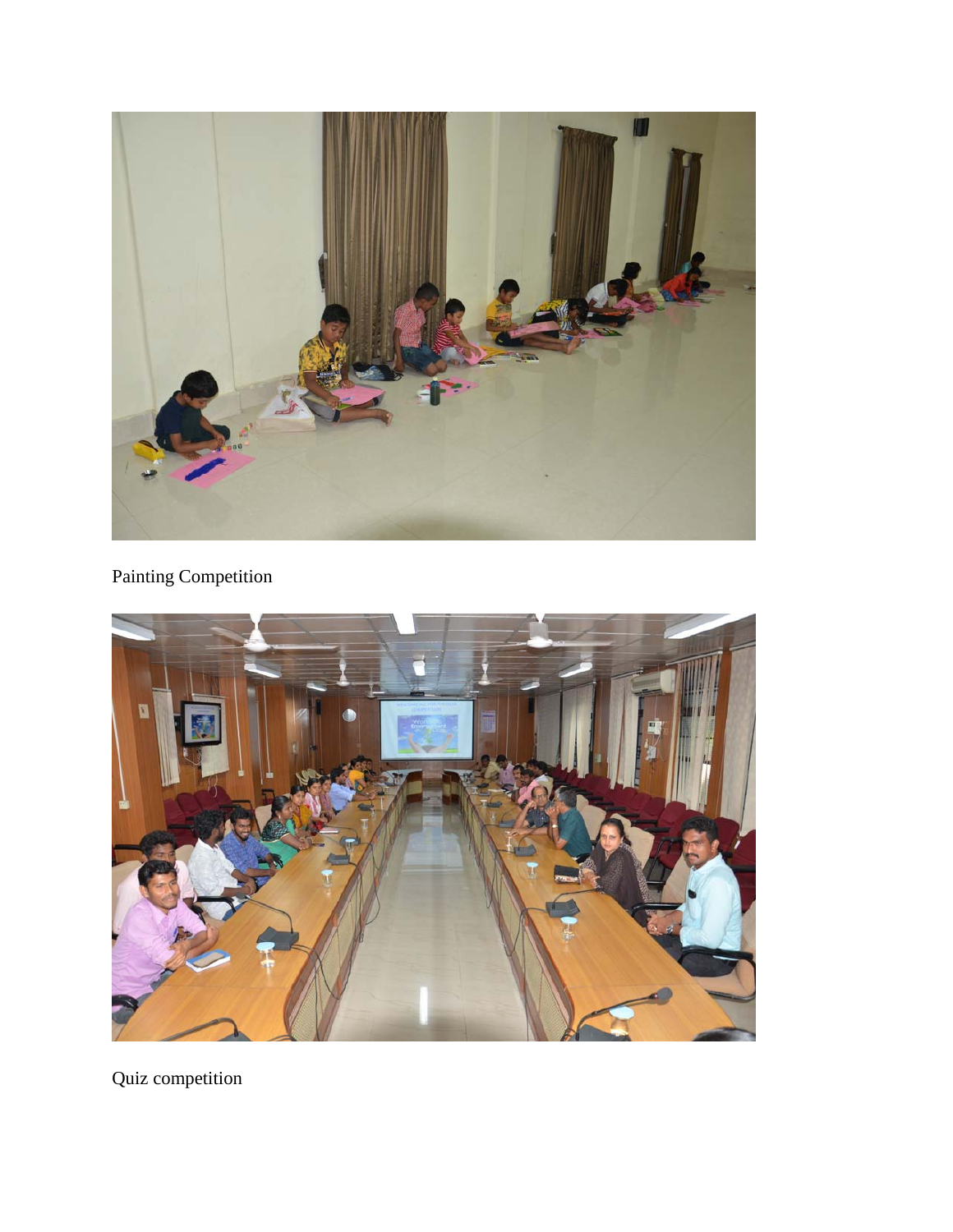

## Elocution Competition



Painting Competition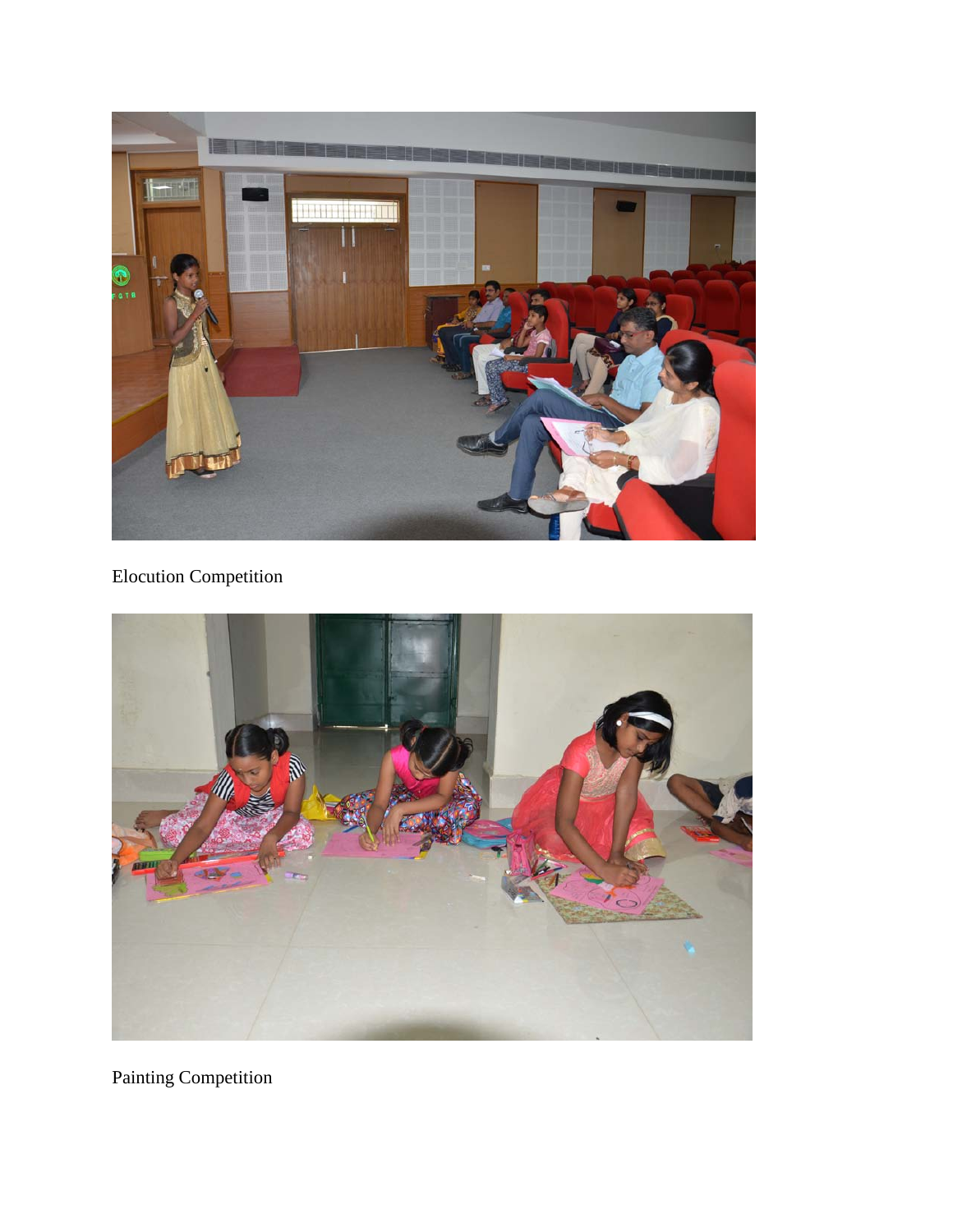

Skit - "Adi Thai on the conservation of Nature"



Prize giving ceremony